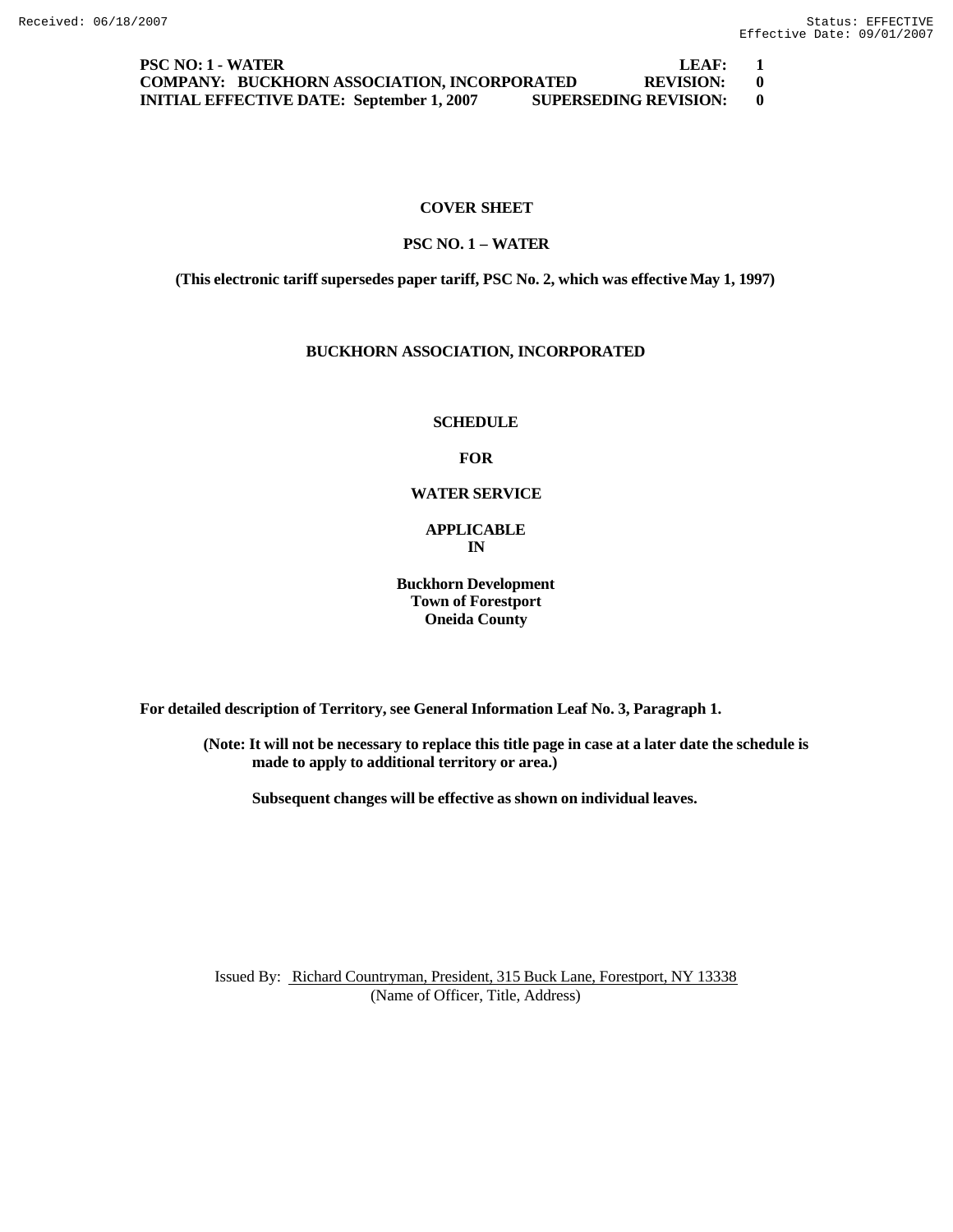| <b>PSC NO: 1 - WATER</b>                                                         | LFAF:       | $\overline{2}$ |
|----------------------------------------------------------------------------------|-------------|----------------|
| <b>COMPANY: BUCKHORN ASSOCIATION, INCORPORATED</b>                               | REVISION: 0 |                |
| <b>SUPERSEDING REVISION:</b><br><b>INITIAL EFFECTIVE DATE: September 1, 2007</b> |             |                |

# **TABLE OF CONTENTS**

|     | <b>GENERAL INFORMATION</b>                                 | <b>LEAF NO.</b>  |
|-----|------------------------------------------------------------|------------------|
| 1.  | Territory                                                  | 3                |
| 2.  | <b>Application for Water Service</b>                       | 3                |
| 3.  | Deposits - Security                                        | 3                |
| 4.  | Deposits - Interest                                        | $\overline{4}$   |
| 5.  | Deposits - Return                                          | $\overline{4}$   |
| 6.  | Deposits - Other                                           | $\overline{4}$   |
| 7.  | <b>General Rules</b>                                       | $5 - 6$          |
| 8.  | Metered Service                                            | $6 - 7$          |
| 9.  | <b>Unmetered Service</b>                                   | $\boldsymbol{7}$ |
| 10. | <b>Extension of Mains</b>                                  | 7                |
| 11. | Discontinuance of Service - Non-payment                    | $7 - 8$          |
| 12. | Discontinuance of Service - Other                          | $8 - 9$          |
| 13. | Discontinuance of Residential Service - Special Procedures | 9                |
| 14. | <b>Deferred Payment Agreements</b>                         | 9                |
| 15. | <b>Complaint Handling Procedures</b>                       | 10               |
| 16. | <b>Restoration of Service</b>                              | $10 - 11$        |
| 17. | <b>Interest on Customer Overpayments</b>                   | 11               |
| 18. | Regulation                                                 | 11               |
|     | <b>RATES</b><br>Service Classification No. 1               | 12               |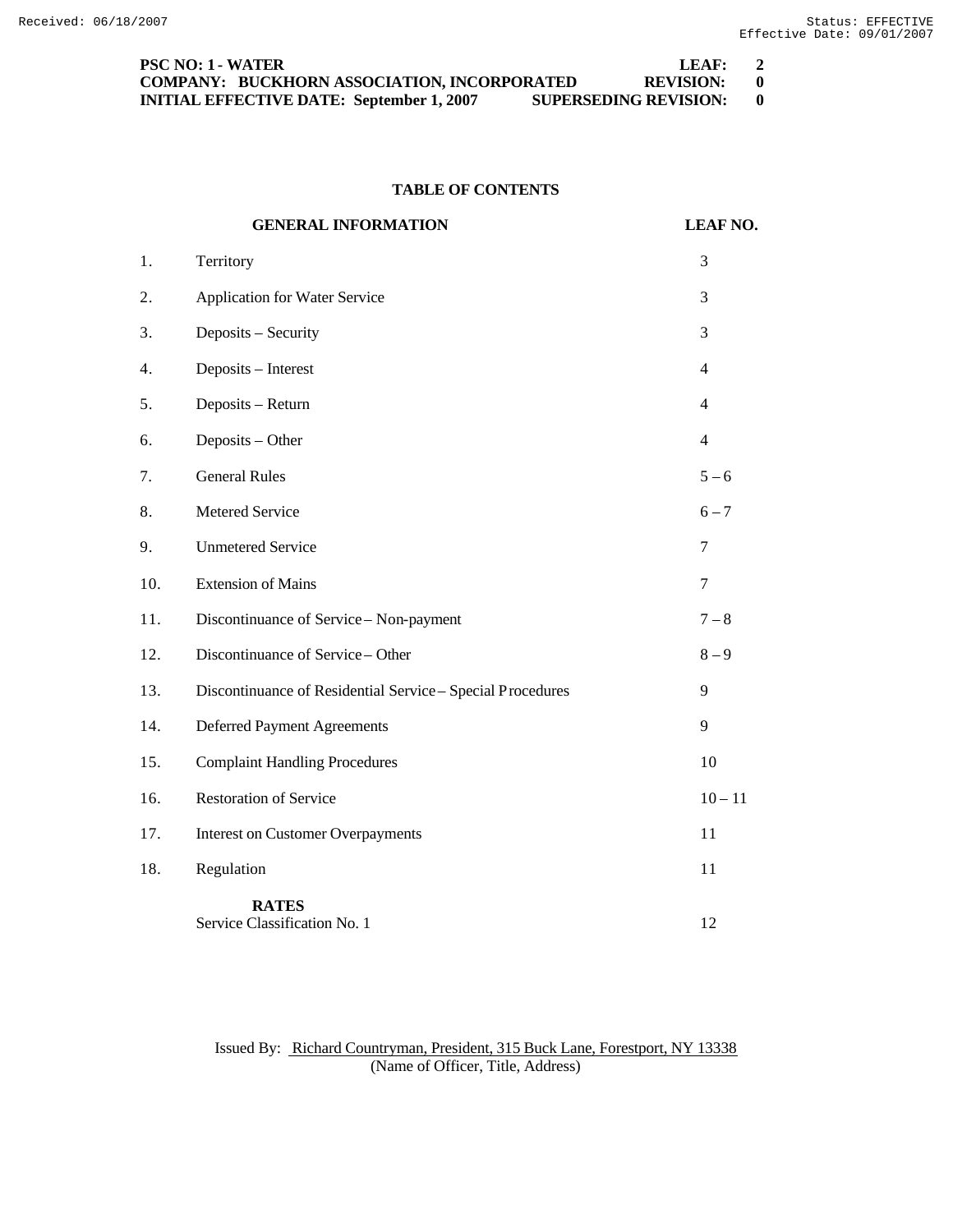**PSC NO: 1 - WATER LEAF:** 3 **COMPANY: BUCKHORN ASSOCIATION, INCORPORATED REVISION: 0 INITIAL EFFECTIVE DATE: September 1, 2007 SUPERSEDING REVISION: 0**

## **GENERAL INFORMATION**

1. Territory (County, Town Development, Streets, etc.)

Service Provided to Members of Buckhorn Association, Incorporated Town of Forestport Oneida County

- 2. Application for Water Service
	- A. Applicant must be a member of Buckhorn Association, Incorporated
	- B. Written application for service may be required.
	- C. A separate application may be required for each premise.
	- D. Premises may be subject to inspection by the Association.
	- E. Applications need not be accepted from customers with charges due on any water accounts with the Association. The Association must accept an application if the customer enters into a deferred payment agreement.
	- F. Service pipe installations are subject to Association approval.
- 3. Deposits Security
	- A. As a condition of receiving service, the Association may require a deposit from customers that are delinquent (having a bill remaining unpaid 23 days from the date mailed), seasonal, short term or temporary or who have had service terminated for non-payment during the preceding 6 months. In addition, a deposit may also be required from a non-residential customer whose credit has not been established with the Association. A delinquent customer shall be provided with a written notice 20 days before the deposit is assessed which states that failure to make timely payments will permit the Association to require a deposit from such customer.
	- B. Deposits from applicants and customers may not exceed two times the estimated average monthly bill for a calendar year, except in the case of customers whose usage varies widely where deposits may not exceed twice the average monthly bill for the peak season.
	- C. The Association shall perform an annual review of the billing history of every customer who has a deposit with the Association to assure that a deposit is still required under (3A) above and that the amount of the deposit conforms with (3B) above. The Association reserves the right to review the deposit at any time. If a review shows that the deposit held falls short of the amount the Association may require by 25 percent or more, the Association may require the payment of an additional amount. If a review shows that the deposit held exceeds the amount required by 25 percent or more, the Association shall refund the excess to the customer. The customer may request a downward revision of the deposit.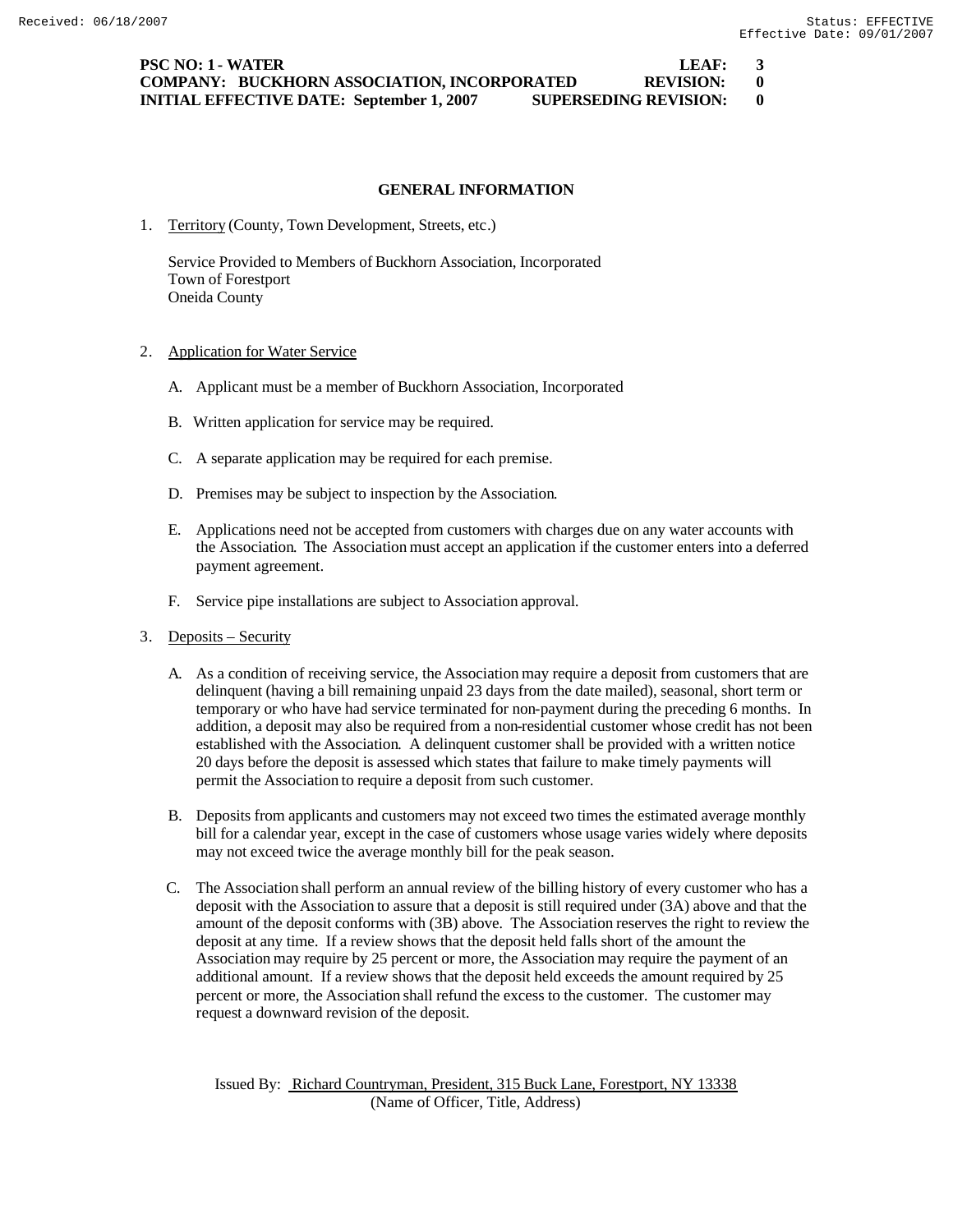**PSC NO: 1 - WATER LEAF: 4 COMPANY: BUCKHORN ASSOCIATION, INCORPORATED REVISION: 0 INITIAL EFFECTIVE DATE: September 1, 2007 SUPERSEDING REVISION: 0**

## **GENERAL INFORMATION**

#### 4. Deposits – Interest

Every deposit shall earn simple interest at the rate per annum prescribed by the Public Service Commission. The interest must be paid to customers when the deposit is returned. If the deposit has been held for 12 consecutive months or more, the interest must be credited to the customer no later than the first bill rendered after the next succeeding first day of October and at the end of each succeeding 12 month period.

#### 5. Deposits – Return

- A. The Association shall return to a customer a deposit or portion of a deposit and all interest thereon no more than 30 days after:
	- (1) the day the account is closed and all bills are paid; or
	- (2) the date of the first bill for service rendered after a 12 month period during which time the customer was not delinquent, provided there is no other basis for the Association to request a deposit; or
	- (3) a review of the deposit shows that a reduction of the deposit is warranted.
- B. A deposit or portion of a deposit plus interest thereon that is subject to return may be credited to the customer's account in the amount of any outstanding charges. If any balance remains, a refund check shall be issued.

## 6. Deposits – Other

- A. In the event that the applicant desires service for a trailer or other non-permanent structure, he shall deposit with the Association all costs of the connection of such service. Said deposit shall bear simple interest as required above and shall be refunded at the end of 10 years, or sooner in the event that a permanent structure for such service connection is completed.
- B. The Association may also require deposits from customers to guarantee future payments as set forth in lawn sprinkler, main extension, or other forms of contracts which are in a form approved by the Public Service Commission. The interest rates for these deposits will be the same as the interest rates for security deposits and such interest will be credited to the customer as prescribed by Commission rules.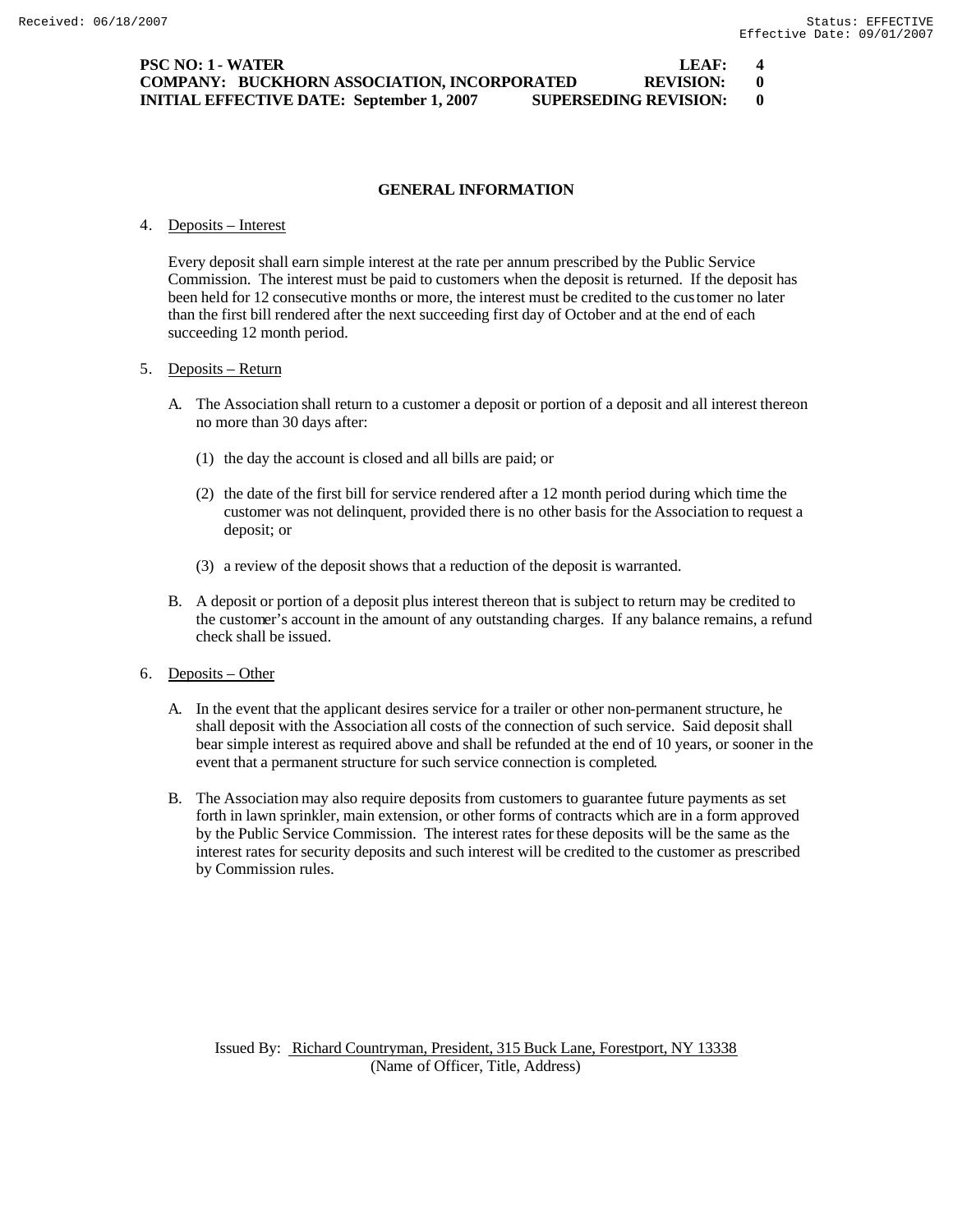**PSC NO: 1 - WATER LEAF: 5 COMPANY: BUCKHORN ASSOCIATION, INCORPORATED REVISION: 0 INITIAL EFFECTIVE DATE: September 1, 2007 SUPERSEDING REVISION: 0**

## **GENERAL INFORMATION**

- 7. General Rules
	- A. Customers must provide 10 days' written notice prior to the date on which termination of service is requested or prior to a change of occupancy, until which date the customer will be responsible for payment of service.
	- B. Fire hydrants shall not be used without the written permission of the Association or unless in conformance with filed fire protection tariff provisions.
	- C. The Association will not be liable for damage resulting from the presence of its facilities, supply, or use of water service, except damage resulting from gross negligence of the Association.
	- D. The Association may shut off water in its mains to make repairs and extensions. Where possible, proper advance notice will be made to customers affected.
	- E. The use of water for sprinkling, swimming pools, or other less essential uses may be restricted or prohibited where such use may unreasonably reduce the adequacy of service for other domestic purposes.
	- F. There must be a separate service for each premise.
	- G. Installation of service pipes and mains will not normally be made when the ground is frozen.
	- H. The customer is responsible for service pipes and plumbing within the property line. Any plumbing work done on the customer's service pipe is subject to approval by the Association. No underground work shall be covered up until it has been inspected and approved by the Association.
	- I. All leaks on customer premises or the customer portion of the service pipe must be repaired as soon as possible.
	- J. All mains, services (up to the property line) and other water system facilities will be maintained and replaced by the Association.
	- K. The Association will supply water in the distribution system at pressures between 20 and 100 pounds per square inch (psi) and will strive, where practicable, to maintain a normal working pressure of 60 psi with a minimum of 35 psi. If the Association makes changes to its system which cause the pressure to increase to over 100 psi to existing customers, the Association will be responsible for the first installation of the necessary equipment in the customer's premises. From that point on the equipment will be considered part of the customer's internal plumbing and the customer will be responsible for its maintenance or replacement. If a water pressure reducing valve, in the customer's or applicant's opinion, is necessary or desired to safeguard the plumbing, it is the customer's or applicant's responsibility to purchase, install and maintain this equipment. Where a pressure reducing valve is used it is also advisable to install a suitable pressure relief valve. All installations will comply with the local building codes and standards and are considered a part of the customer's internal plumbing.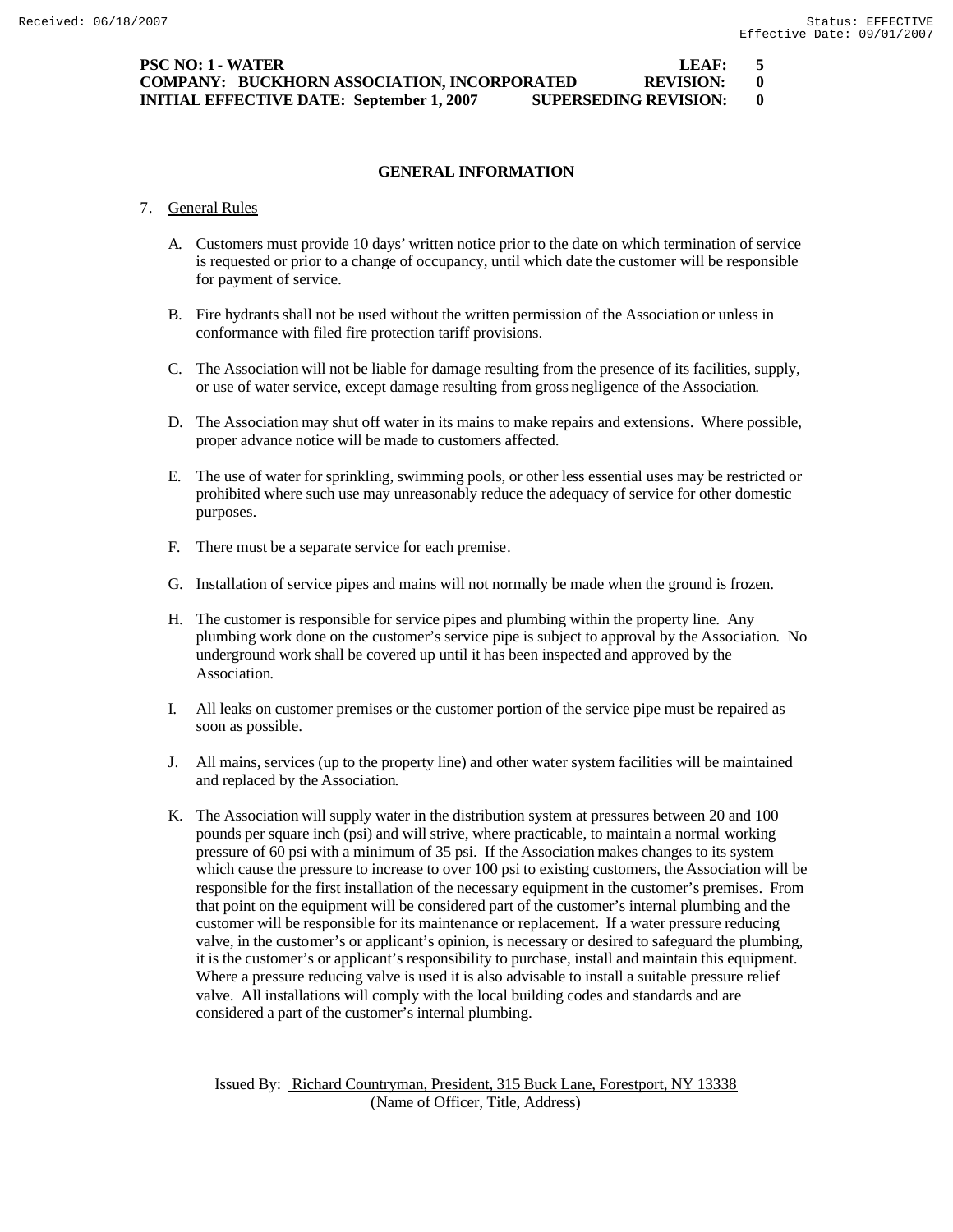| <b>PSC NO: 1 - WATER</b>                                                         | LEAF:       | 6 |
|----------------------------------------------------------------------------------|-------------|---|
| COMPANY: BUCKHORN ASSOCIATION, INCORPORATED                                      | REVISION: 0 |   |
| <b>SUPERSEDING REVISION:</b><br><b>INITIAL EFFECTIVE DATE: September 1, 2007</b> |             |   |

#### **GENERAL INFORMATION**

- L. Where an applicant is seeking service at an elevation or gradient which could not otherwise be adequately serviced by existing plant, the Association will require that the applicant bear the additional cost of providing such extraordinary service, or in the alternative, require the applicant to purchase, install and maintain the necessary special equipment, such as a hydro-pneumatic system, needed to serve the premises. The installation of a hydro-pneumatic system as part of the customer's internal plumbing may be subject to approval of the Health Department and should comply with local building codes and standards.
- M. Cross connections to water sources other than the Association's or with other facilities are strictly prohibited. Customers must, at their expense, install and maintain such backflow prevention devices as may be required by the Association in accordance with good water works practice or applicable laws or regulations.
- N. Customers must permit Association representatives to enter their premises on reasonable request for purposes relating to the operation and maintenance of the Association's system, including inspection of the customer's and the Association's facilities, installation, reading, testing, replacement and removal of meters, and terminating and restoring service.
- O. No person shall maliciously, willfully or negligently break, damage, destroy, uncover, deface, block access to or tamper with any pipe, valve, meter, structure, appurtenance or equipment which is a part of the water works system.
- 8. Metered Service (if applicable and provided for in Service Class No. \_\_\_ or Nos. \_\_\_)
	- A. A meter of a type approved by the Commission is required for each premise.
	- B. The Association will furnish, install, and maintain the meter. Unless the meter register is set at zero, the Association shall attach a tag with the date and meter dial reading at the time of installation.
	- C. The customer will provide a location for the meter acceptable to the Association and will be responsible for the cost of repairing damage resulting from human interference, frost, backflow of hot water, or other such causes.
	- D. Where the Association agrees it is necessary to set a meter outside the building, it shall be installed at the expense of the customer in a pit acceptable to the Association which is both watertight and frostproof. The cover of the pit shall be fastened with a convenient locking device. Where the distance from the property line to the front wall of the building is greater than 75 feet, the Association may require that the meter be set in a pit at or near the property line. If the pit is to be installed on property not owned or controlled by the customer, written consent of the owner of the property shall be obtained prior to the installation.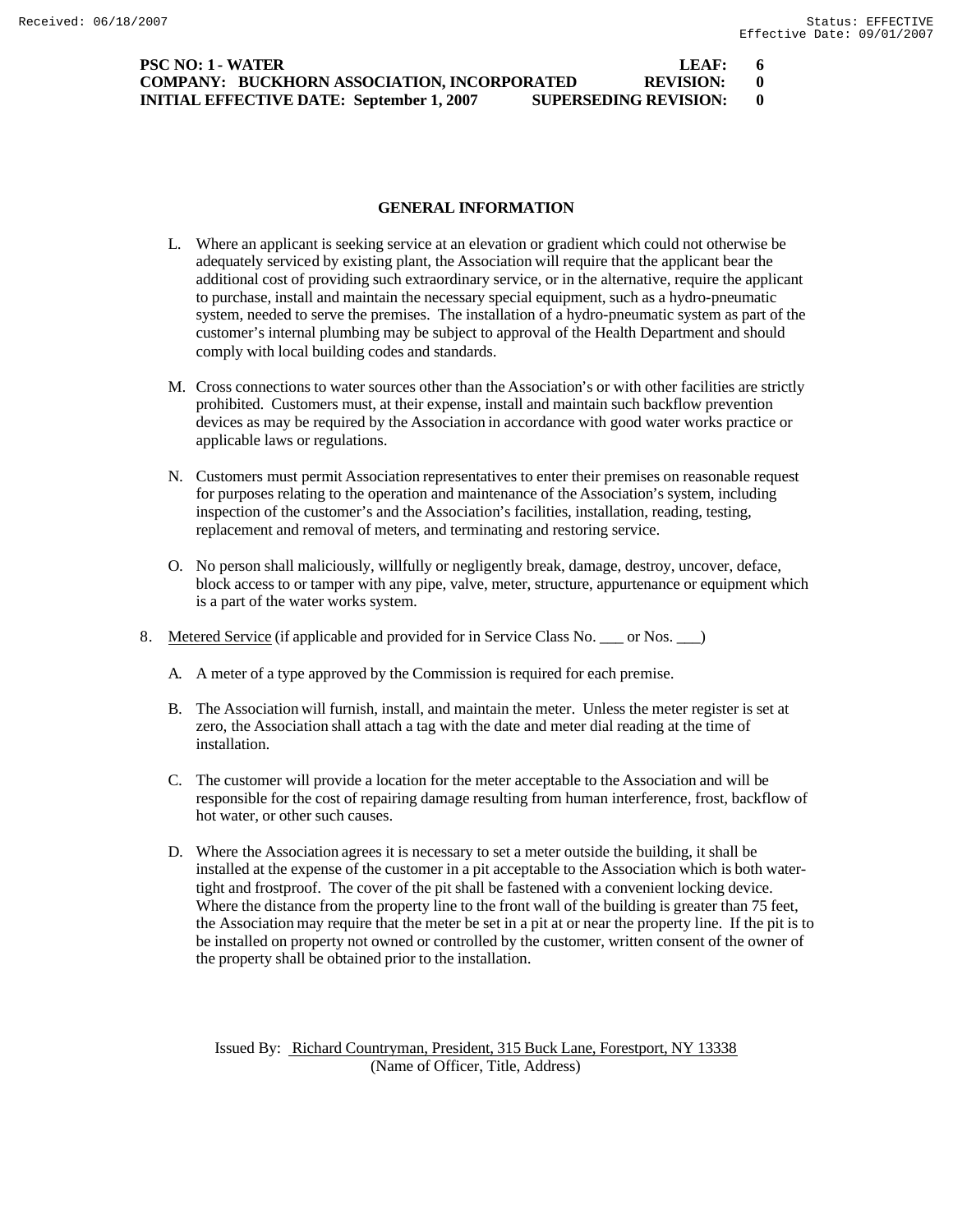**PSC NO: 1 - WATER LEAF: 7 COMPANY: BUCKHORN ASSOCIATION, INCORPORATED REVISION: 0 INITIAL EFFECTIVE DATE: September 1, 2007 SUPERSEDING REVISION: 0**

#### **GENERAL INFORMATION**

- E. The Association reserves the right to remove, test, and replace the meter.
- F. The Association shall afford the customer an opportunity to verify the final reading of any water meter removed from the premises and obtain the customer's signature on a meter removal card which shows the date removed and the reading.
- G. Meters will be tested in conformance with rules of the Public Service Commission. In the case of a disputed account involving the accuracy of the meter, the Association will have the meter tested upon the request of the customer. Should the customer request to have a second meter test within 1 year, the customer will be responsible for the actual cost incurred to have the meter tested including the cost to remove the meter, payable in advance to the Association. This fee will be refunded if the meter's final weighted average is found to register in excess of 100 percent. Adjustments in bills for over-registration of the meter will be made in accordance with the current rules of the Public Service Commission.
- H. Bills will show meter readings and the dates read.
- I. Bills will be reasonably estimated where a meter has been inaccessible and will be so indicated on the bill.
- J. Where a meter has ceased to register or its percentage of accuracy cannot be determined, an estimated bill for the current period may be rendered. For all other periods the bill shall be the minimum applicable charge.
- 9. Unmetered Service (if applicable and provided for in Service Class No. \_\_\_ or Nos. \_\_)

All applicable provisions of this tariff shall apply.

10. Extension of Mains

Mains will be extended in conformance with Commission Rules and Regulations found in 16 NYCRR, Part 501.

11. Discontinuance of Service – Non –Payment

Service may be discontinued under the following provisions: for non-payment of any amount due for water supplied, for failure to make any payment due under a deferred payment agreement or for meter repairs (see Section 8C), for failure to post a required deposit or for failure to pay any fee or charge accruing under the contract or tariff.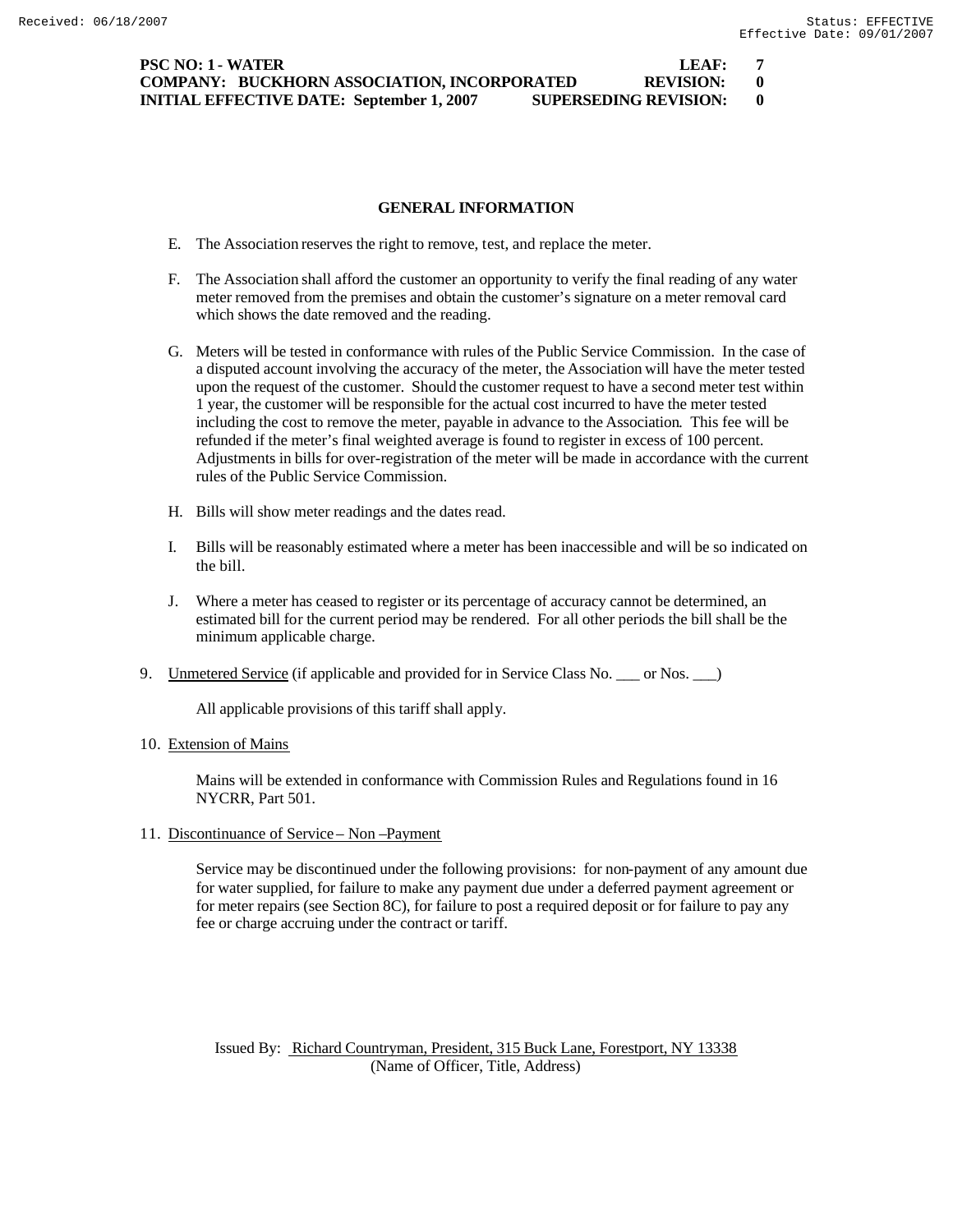| <b>PSC NO: 1 - WATER</b>                                                         | LEAF:       |  |
|----------------------------------------------------------------------------------|-------------|--|
| <b>COMPANY: BUCKHORN ASSOCIATION, INCORPORATED</b>                               | REVISION: 0 |  |
| <b>SUPERSEDING REVISION:</b><br><b>INITIAL EFFECTIVE DATE: September 1, 2007</b> |             |  |

## **GENERAL INFORMATION**

- A. A bill not paid within 23 days of mailing is considered delinquent, ad the Association ma discontinue service after complying with 16 NYCRR, Part 533 which requires: (1) 15 days written notice if served personally, or (2) 15 days after a registered letter containing such notice has been signed or refused, or (3) 18 days after mailing written notice in a post-paid wrapper. Service will not be re-established until payment of all proper arrears, charges and deposits is made or a deferred payment agreement is entered into. Receipt of a subsequently dishonored negotiable instrument in response to a notice of discontinuance shall not constitute payment of the customer's account and the Association shall not be required to issue additional notice prior to discontinuance. There will be a charge for processing all returned checks equal to the bank charge plus a handling fee of \$5.00 (not to exceed the maximum allowed by Section 5-328 of General Obligations Law).
- B. The Association will not discontinue service to residential premises for non-payment of bills on a Friday, Saturday, Sunday, public holiday (as defined in General Construction Law), or on a day on which the utility's main office is closed. Discontinuance can only take place from Monday to Thursday between the hours of 8 a.m. and 4 p.m.
- C. The Association will not discontinue service for non-payment of bills to any person or entity receiving public assistance if the payment for such service is to be paid directly by the Department of Social Services or by the local Social Services representatives.
- 12. Discontinuance of Service Other
	- A. Service rendered under any application, contract or agreement may be discontinued by the Association after reasonable notice for any of the following reasons:
		- (1) For willful or indifferent waste of water due to any cause or for non-authorized use of water.
		- (2) For failure to protect from damage the meter and connection, or for failure to protect and maintain the service pipe or fixtures on the property of the customer in a condition satisfactory to the Association.
		- (3) For tampering with any meter, connections, service pipe, curb cock, seal or any other appliance of the Association controlling or regulating the customer's water supply.
		- (4) For failure to provide the Association's employees reasonable access to the premises supplied, or for obstructing the way of ingress to the meter or any other appliances controlling or regulating the customer's water supply.
		- (5) In case of vacancy of the premises.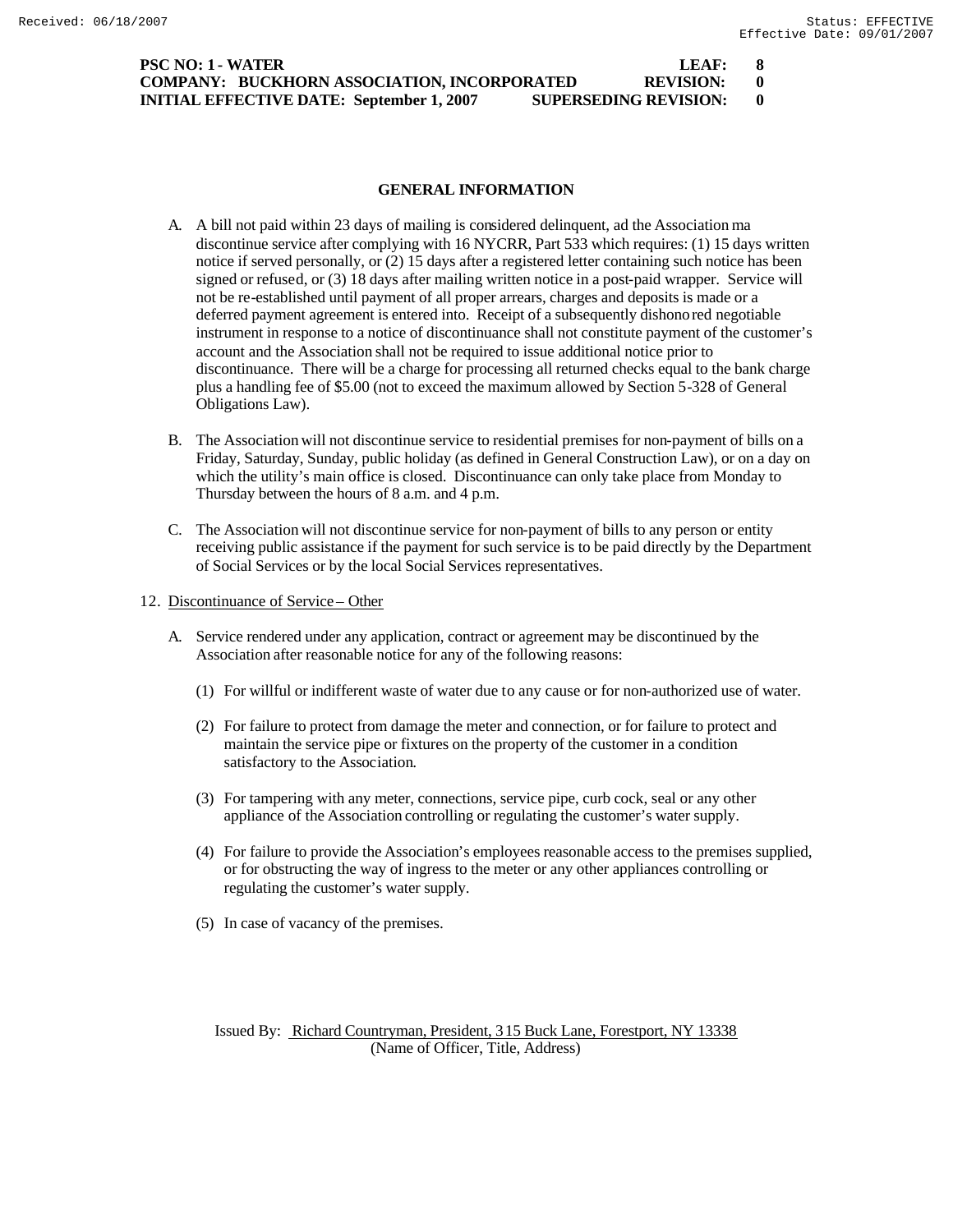**PSC NO: 1 - WATER LEAF: 9 COMPANY: BUCKHORN ASSOCIATION, INCORPORATED REVISION: 0 INITIAL EFFECTIVE DATE: September 1, 2007 SUPERSEDING REVISION: 0**

# **GENERAL INFORMATION**

- (6) For cross connections.
- (7) For submetering or reselling water.
- (8) For non-compliance with water usage restrictions.
- (9) For violation of any rule or regulation of the Association as filed with the Public Service Commission, provided such violation affects the reliability or integrity of the water system.
- B. Written notice of discontinuance of service shall contain the information required by 16 NYCRR Section 533.3 and will be given except in those instances where a public health hazard exists.
- C. The Association may, at any time, temporarily discontinue water service in case of accident, or for the purpose of making connections, alterations, repairs, changes, etc.
- D. Except as stated in the preceding paragraph, or in the case of a violation that threatens the integrity of the water system, the Association shall not discontinue service to any customer on a Friday, Saturday, Sunday, Public Holiday or on a day when the Association is not open for business. Public Holiday shall refer to those holidays defined in the General Construction Law.

## 13. Discontinuance of Residential Service – Special Procedures

If termination of service would result in serious impairment to health and safety, the Association must delay the termination of service or, if service has already been terminated, must restore service, for thirty days under the following conditions.

- A. all occupants are either blind, disabled, 62 years of age or older or 18 years of age or under;
- B. a medical emergency exists; or
- C. if heating would be affected between November 1 and April 1.

It is the customer's responsibility to notify the Association that such conditions exist and to provide any required documentation. The Association may require that the customer make appropriate arrangements to pay any arrears as well as pay current bills.

#### 14. Deferred Payment Agreements

In addition to those circumstances in Section 13, the Association will consider granting customers reasonable payment terms in cases where a customer is threatened with termination of service, or where the Association has issued a backbill to a customer. Any such agreement may require the customer to make a reasonable down payment, and to pay bills when issued.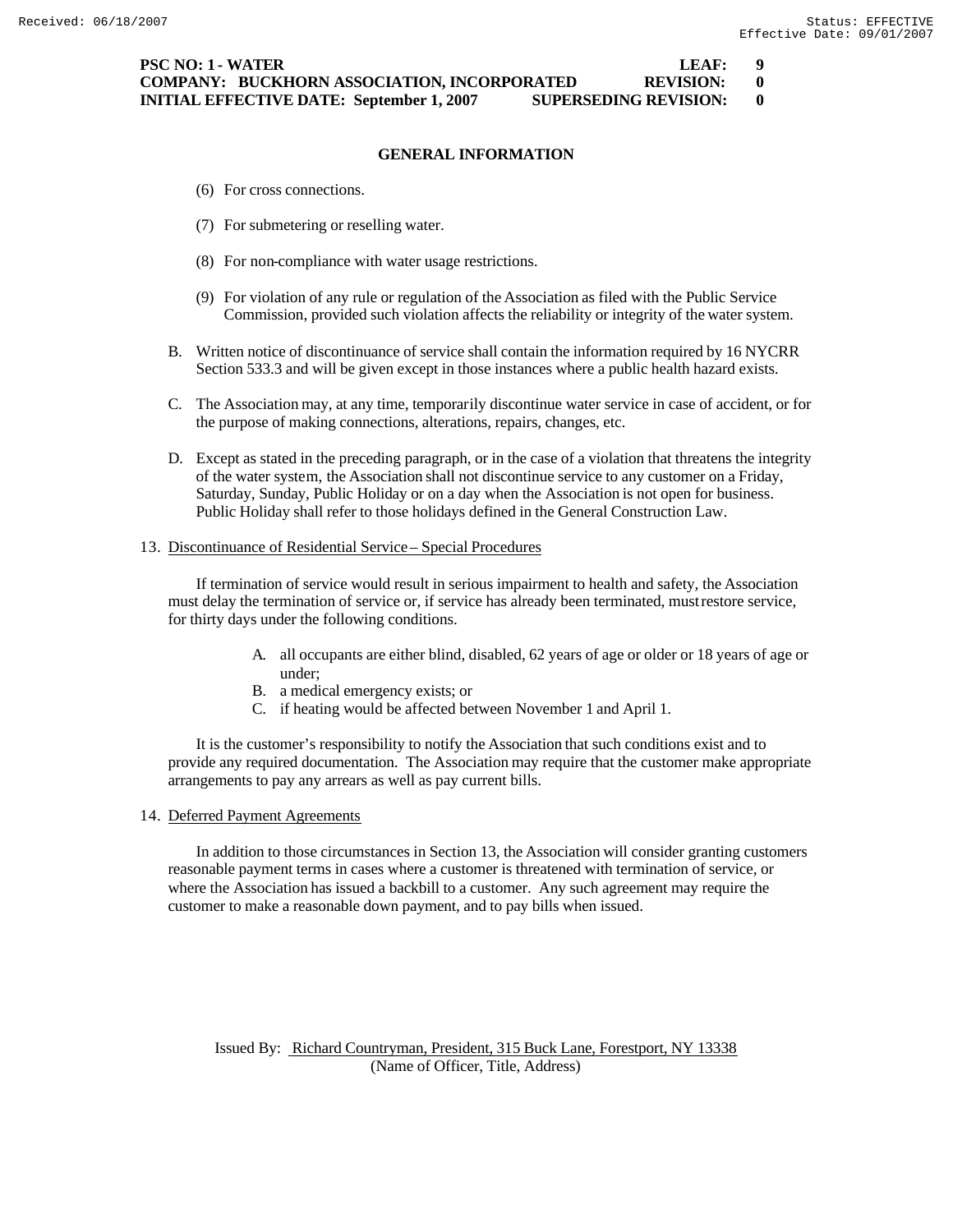## **PSC NO: 1 - WATER LEAF: 10 COMPANY: BUCKHORN ASSOCIATION, INCORPORATED REVISION: 0 INITIAL EFFECTIVE DATE: September 1, 2007 SUPERSEDING REVISION: 0**

## **GENERAL INFORMATION**

#### 15. Complaint Handling Procedures

- A. The Association will promptly investigate and evaluate all complaints received from customers regarding bills for service rendered or required deposits. The results of the Association's findings will be reported to the customer. During the period of investigation and evaluation, service will not be discontinued, nor shall a new notice of termination be issued, provided, however, that the customer will be required to pay the undisputed portion of any balance due, which may include for current usage.
- B. After the completion of such an investigation, if the Association determines that the disputed service has been rendered, or that the disputed charge or deposit is proper in whole or in part, the Association may require that the full bill or deposit be paid. Appropriate notices of the determination shall be given to the customer, and where notice of discontinuance of service was previously sent, or is served with the determination, such notice shall include a statement advising the customer of the availability of the Commission's complaint handling procedures, including the address and telephone number of the Department's Consumer Services Division. Where prior notice of discontinuance was sent, Association procedure provides for discontinuance of service if customer fails to pay the proper amount due and owing within 5 days after notice of the Association determination was served personally on the customer or at least 8 days after mailing of the notice. Under no circumstances will discontinuance of service occur if so precluded by the Commission.
- C. In situations where the complaint procedures of the Commission have been invoked and it is determined that the disputed service has been rendered or that the disputed charge or deposit is proper and prior notice of discontinuance was sent, a customer's service will not be discontinued for failure to pay the amount found due and owing until at least 5 days after notice of the Commission's determination, where personal service is made, or at least 8 days after mailing of such a notice.

#### 16. Restoration of Service

A charge will be made to restore service after discontinuance at the customer's request, for nonpayment or for violation of these rules.

This charge or charges will be at a rate agreed upon by the members of the Association and will appear on all written notices or discontinuance of service. Any member has the right to that the Department of Public Service investigate the charges.

In a case where service is being restored after discontinuance for non-payment, the Association may require full payment of all arrears as well as the restoration of service charge. If the Association and the member have entered into some form of payment agreement the agreed upon down payment may be required before service will be restored.

If it becomes necessary to disconnect service at the main because of willful acts of a member, the service restoration charge will include the actual costs incurred by the Association to disconnect and reconnect the service.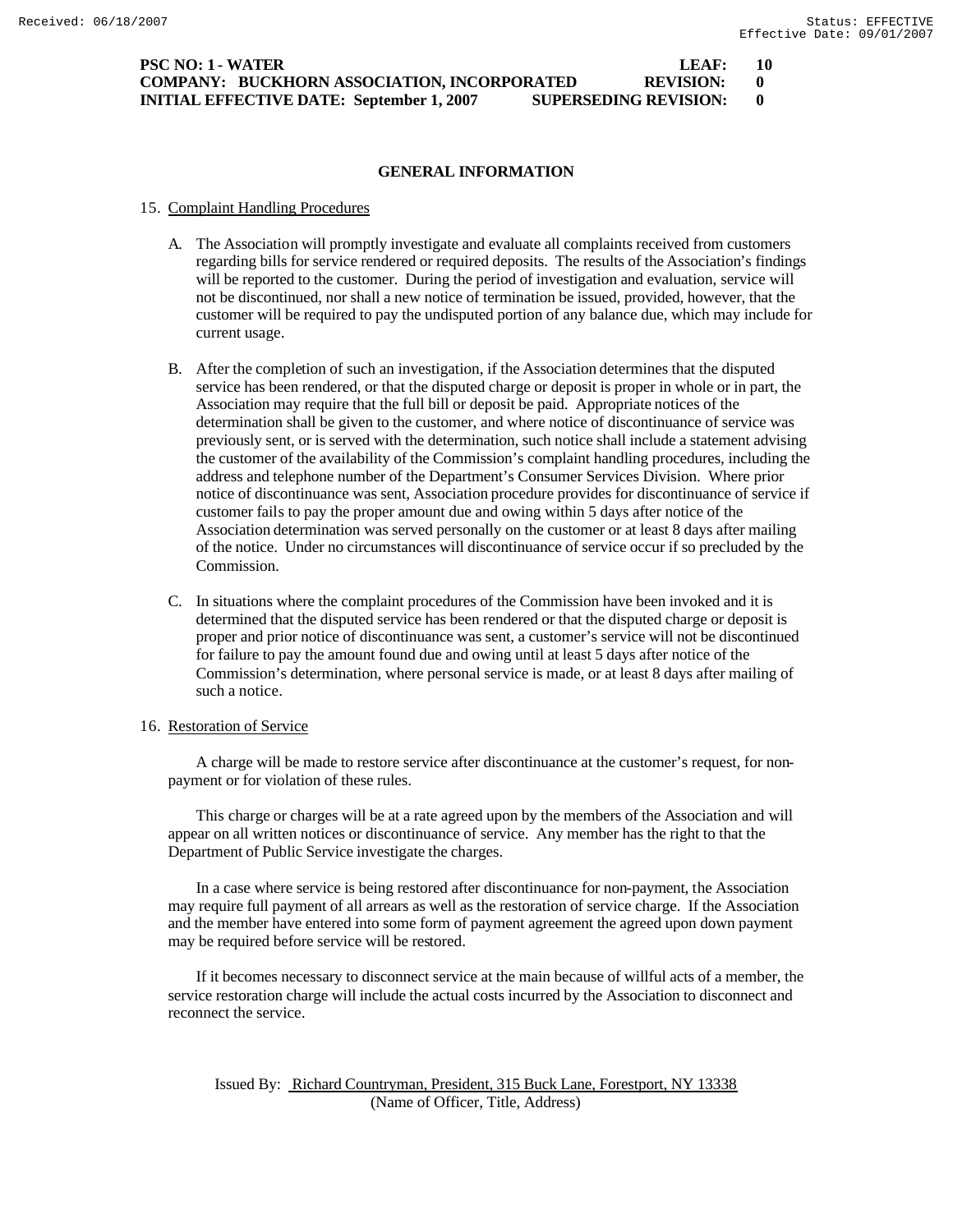# **GENERAL INFORMATION**

#### 17. Interest on Customer Overpayments

The Association will provide interest on a customer overpayment as follows:

- A. A customer overpayment is defined as payment by the customer to the Association in excess of the correct charge for water service supplied to the customer which was caused by erroneous billing by the utility.
- B. The rate of interest on such amounts shall be the greater of the unadjusted customer deposit rate or the applicable late payment rate, if any, for the service classification under which the customer was billed. Interest shall be paid from the date when the customer overpayment was made, adjusted for any changes in the deposit rate or late payment rate, and compounded monthly, until the date when the overpayment was refunded.
- C. The Association will not pay interest on customer overpayments that are refunded within 30 days after such overpayment is received by the Association.

## 18. Regulation

All matters, rules and other situations concerning the rendering of water service which are not specifically covered herein or in a provision of the New York State Codes, Rules and Regulations and which are subject to the jurisdiction of the Public Service Commission, and for which a customer and the Association cannot agree as to an equitable and fair solution will be referred to said Commission to be resolved. Either the customer or the Association may request that a rule or provision of this tariff be changed for a particular situation.